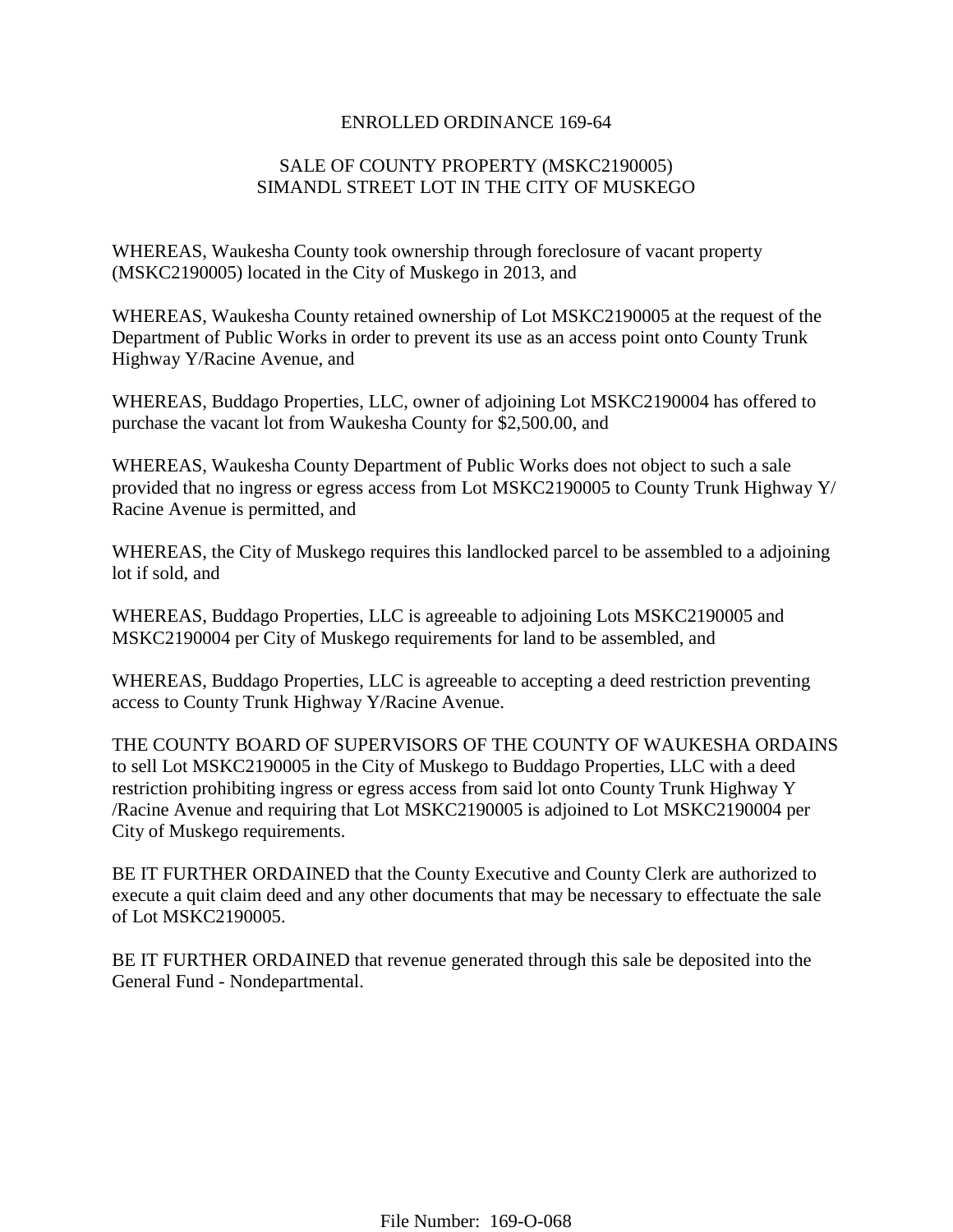## SALE OF COUNTY PROPERTY (MSKC2190005) SIMANDL STREET LOT IN THE CITY OF MUSKEGO

Approved by: **Finance Committee** 

amis C. Demich ames A. Heinrich, Chair Eric Highum  $\boldsymbol{l}$ **Richard Morris** 

Duane E. Paulson

Larry Nelson

Steve Whittow

William J. Zaborowski

The foregoing legislation adopted by the County Board of Supervisors of Waukesha County, Wisconsin, was presented to the County Executive on:

Kaldun Namack  $2812014$ Date:

The foregoing legislation adopted by the County Board of Supervisors of Waukesha County, Wisconsin, is hereby:

| Approved: |  |
|-----------|--|
| Vetoed:   |  |
|           |  |

Date:  $10 - 31 - 14$ 

Daniel P. Vrakas, County Executive

169-0-068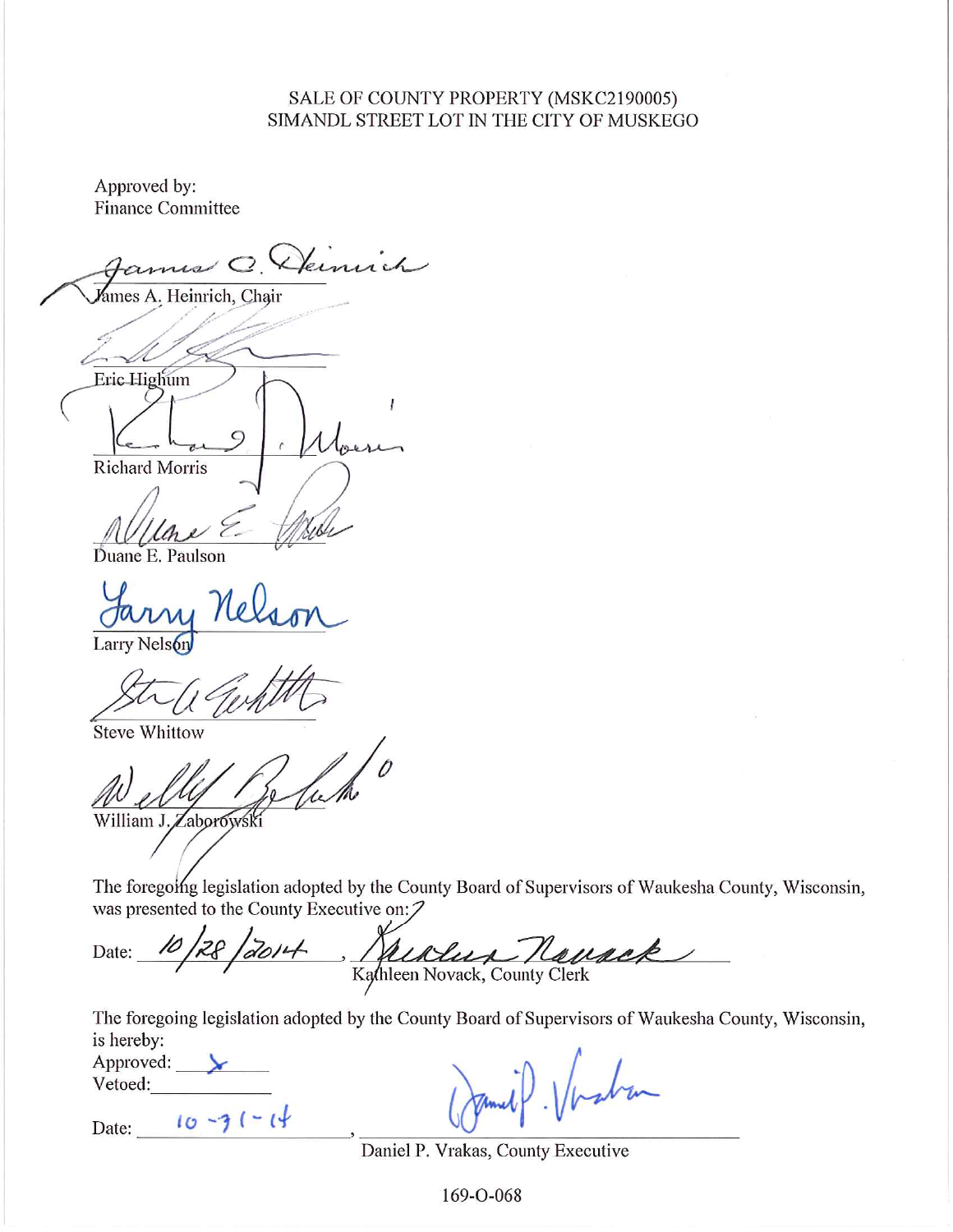